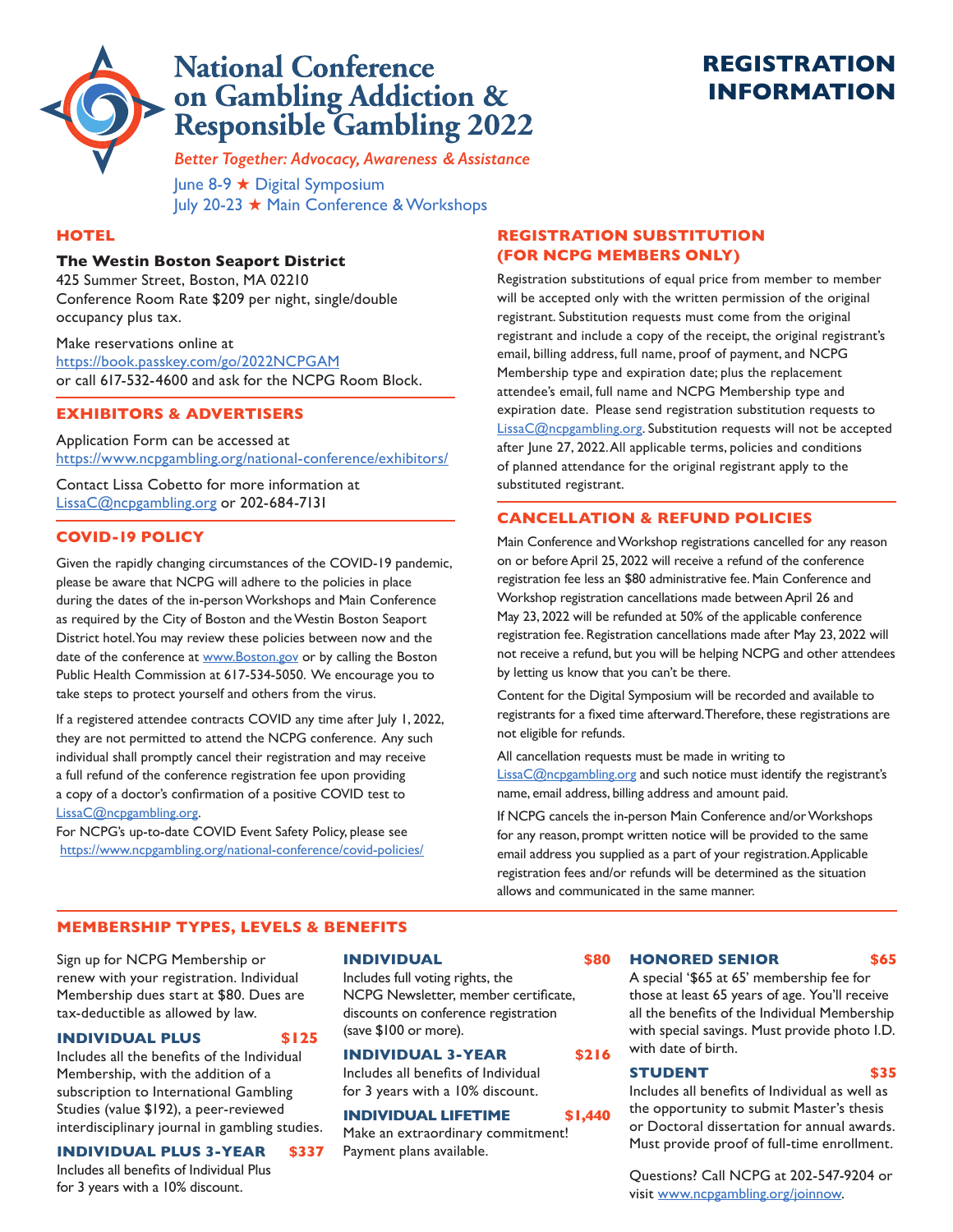# **National Conference** on Gambling Addiction &<br>Responsible Gambling 2022

# **CONTACT/PAYMENT INFORMATION**

June 8-9 ★ Digital Symposium July 20-23 ★ Main Conference & Workshops *Better Together: Advocacy, Awareness & Assistance*

|                                               |                                         | <b>SPECIAL DIETARY NEEDS</b>                                                               |                      |  |  |
|-----------------------------------------------|-----------------------------------------|--------------------------------------------------------------------------------------------|----------------------|--|--|
| <b>Attendee Name</b>                          |                                         | $\Box$ Vegetarian $\Box$ Low Sodium $\Box$ Gluten Free                                     |                      |  |  |
|                                               |                                         | $\Box$ Other $\Box$                                                                        |                      |  |  |
| Credentials                                   | NCPG Membership Exp. Date               |                                                                                            |                      |  |  |
| Profession: (choose only one)                 |                                         |                                                                                            |                      |  |  |
| Academic/ University or Teacher               | Press/Media/News                        | Other Special & ADA Needs: explain below or email ncpg@ncpgambling.org                     |                      |  |  |
| Affiliate Chapter or Staff                    | <b>O</b> Prevention                     |                                                                                            |                      |  |  |
| <b>O</b> Financial Organization or Foundation | Regulators                              |                                                                                            |                      |  |  |
| Gambling - Casino (Land based)                | Research                                |                                                                                            |                      |  |  |
| Gambling - Fantasy Sports                     | Sports-professional                     | <b>PAYMENT INFORMATION</b>                                                                 |                      |  |  |
| Gambling - Lottery                            | Student                                 | OVisa OM/C OCheck/Money Order OPO (until June 27)                                          |                      |  |  |
| Gambling - Manufacturer                       | <b>Treatment Facility</b>               | <b>Credit Card Authorization</b>                                                           |                      |  |  |
| Gambling - Online                             | <b>Treatment Provider</b>               |                                                                                            |                      |  |  |
| Gambling - Sports Betting                     | Tribal - Gaming                         | Cardholder Name                                                                            |                      |  |  |
| Gambling - Vendor                             | Tribal Agency - Govt, Health, Regulator |                                                                                            |                      |  |  |
| Health & Human Services                       | Other (describe below)                  | Signature - I hereby authorize NCPG to charge my credit card for the amount below.<br>Date |                      |  |  |
| C Legislative                                 |                                         | <b>Credit Card Number</b>                                                                  |                      |  |  |
| ◯ PR/Advertising/Marketing                    |                                         |                                                                                            |                      |  |  |
|                                               |                                         | Exp. Date                                                                                  |                      |  |  |
| <b>Organization Name</b>                      |                                         |                                                                                            |                      |  |  |
|                                               |                                         | Credit Card Billing Address - Street (as shown on credit card statement)                   |                      |  |  |
| Organization Mailing Address - Street         |                                         | City<br>State                                                                              | <b>ZIP</b>           |  |  |
| State<br>City                                 | ZIP<br>Country                          | Credit Card Billing Zip Code                                                               | <b>Security Code</b> |  |  |
|                                               |                                         |                                                                                            |                      |  |  |
| Cell<br>Phone                                 |                                         | Total Amount to be Charged \$                                                              |                      |  |  |
|                                               |                                         | (from Total Amount Due on registration page)                                               |                      |  |  |
| E-mail                                        |                                         |                                                                                            |                      |  |  |



### **LIABILITY AND IMAGE RELEASE AND WAIVER: ALL ATTENDEES MUST SIGN THE WAIVER!**

WAIVER: By registering for the 2022 National Conference on Gambling Addiction and Responsible Gambling, the registrant hereby waives and releases NCPG and its officers, directors, employees, agents, affiliates, representatives, and insurers, from all claims, demands, action and rights, (contingent, accrued, inchoate or otherwise), which may arise out of, or in connection with, the participant's assumption of risks by attending or participating in any or all events and/or activities engaged in by the registrant while attending the conference, whether such claim is based upon NCPG's active or passive negligence or otherwise. In addition, the registrant

agrees to defend and hold NCPG harmless from and against any and all claims, liabilities, expenses, damages, losses, causes of action and suits (including, without limitation, attorneys' fees and costs) arising out of, or in any way related to, the registrant's attendance at the above-referenced conference and/ or any activity engaged in by the registrant or their guests while attending conference events, whether such claim is based upon NCPG's active or passive negligence or otherwise. The registrant hereby gives permission to NCPG to use any photographs, videos and/or audio recordings of the registrant for promotional materials, without expectation of

compensation, including, but not limited to, any royalties, proceeds and/or other benefits derived from such photographs, videos or audio recordings.